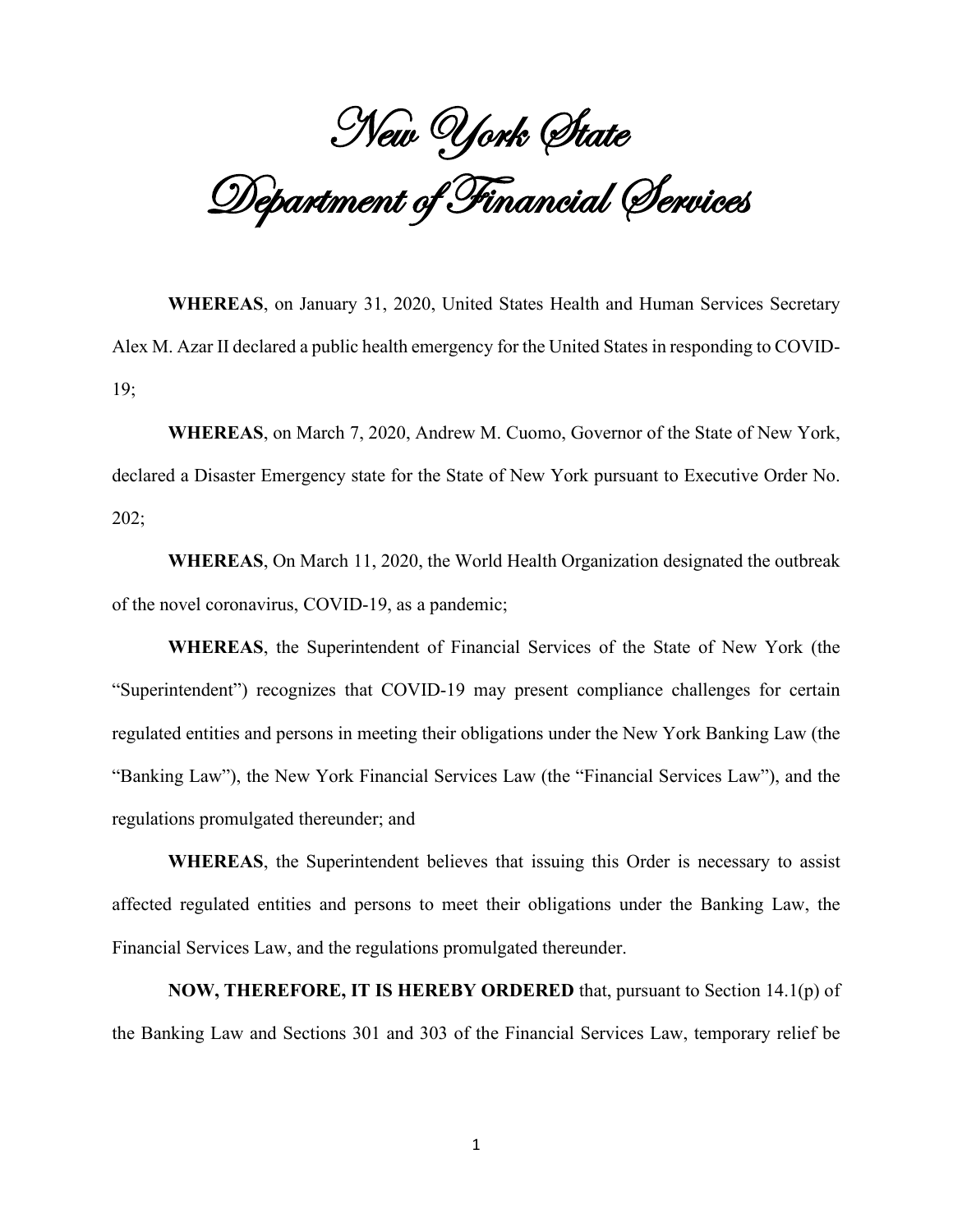granted to COVID-19 affected regulated entities and persons from certain requirements under the Banking Law, the Financial Services Law, and the regulations promulgated thereunder.

**IT IS FURTHER ORDERED** that, notwithstanding any other law or regulation, New York State regulated banking organizations, foreign banking corporations, licensed lenders, check cashers, money transmitters, sales finance companies, premium finance agencies, budget planners, mortgage bankers, mortgage brokers, mortgage loan originators, mortgage loan servicers, student loan servicers, and virtual currency licensees, may temporarily relocate any of their authorized places of business, and close any of their branch offices or locations, if adversely affected by the outbreak of COVID-19, without complying with the prior notice or application requirements of the Banking Law or Financial Services Law, provided that such regulated entities and persons give prompt written notice of any such relocation or branch closing to the Superintendent and provided further that all activities conducted from any such relocated places of business remain subject to regulation and supervision of the New York State Department of Financial Services.

**IT IS FURTHER ORDERED** that, those individuals that are employed by or working for regulated entities or persons and are conducting licensable activities from their personal residences or other temporary location due to the outbreak of COVID-19 shall remain subject to the full supervision and oversight of such regulated entities and persons, and such regulated entities and persons shall maintain appropriate safeguards and controls, including but not limited to those related to data protection and cybersecurity, to ensure continued safety and soundness of such regulated entities and persons. Further, such individuals may not conduct licensable activities in person with members of the public at or from their personal residences.

**IT IS FURTHER ORDERED** that, notwithstanding any other law or regulation, participation in a meeting of the board of directors or trustees or of any committee of such board of directors or trustees of a bank, trust company, safe deposit company, investment company,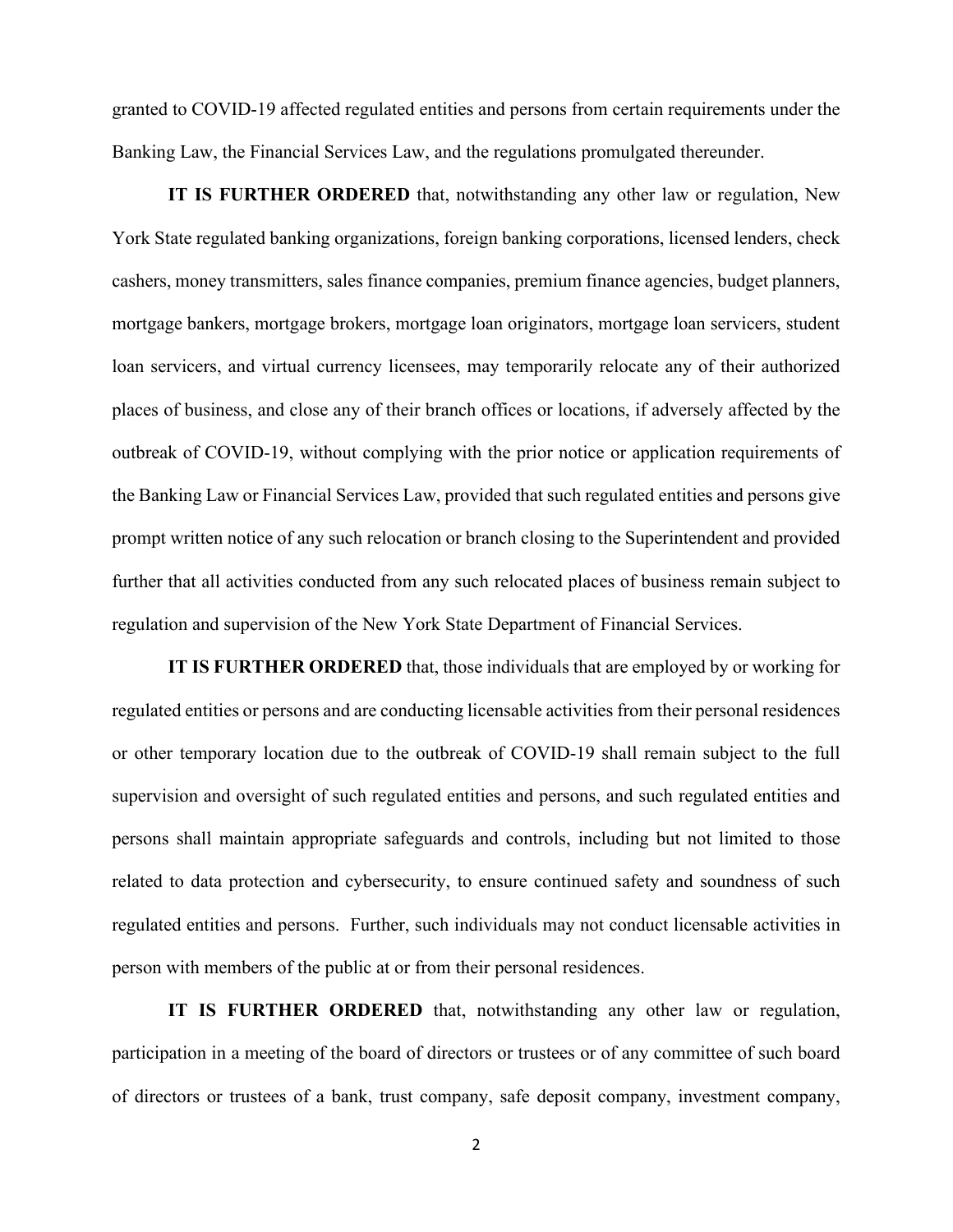mutual trust investment company, savings bank, savings and loan association or credit union, by telephone, video-conferencing, or similar electronic means allowing all persons in the meeting to hear each other , shall constitute presence in person at a meeting.

**IT IS FURTHER ORDERED** that, notwithstanding any other law or regulation, the deadline for the following filings is hereby extended by forty-five (45) days from the original respective due date for regulated entities and persons unable to meet filing deadlines due to the outbreak of COVID-19:

- 1. Certifications of compliance with cybersecurity requirements, as required by 23 NYCRR 500.17(b), and transaction monitoring and filtering programs, as required by 3 NYCRR 504.4; and
- 2. Annual Reports and Comparative Statements of commercial banks, trust companies, stock-form savings banks and stock-form savings and loan associations, as required by 3 NYCRR 24;
- 3. Annual Reports of licensed lenders, sales finance companies and money transmitters, as required by Sections 349, 497.1, 498-b and 646.3 of the Banking Law, respectively;
- 4. Quarterly Reports of budget planners as required by 3 NYCRR 402.4;
- 5. Audited Financial Statements of budget planners as required by Section 582 of the Banking Law and 3 NYCRR 402.12(c);
- 6. Annual Reports and Audited Financial Statements of check cashers as required by 3 NYCRR 400.3;
- 7. Volume of Operation Reports of mortgage bankers and mortgage brokers as required by 3 NYCRR 410.7;